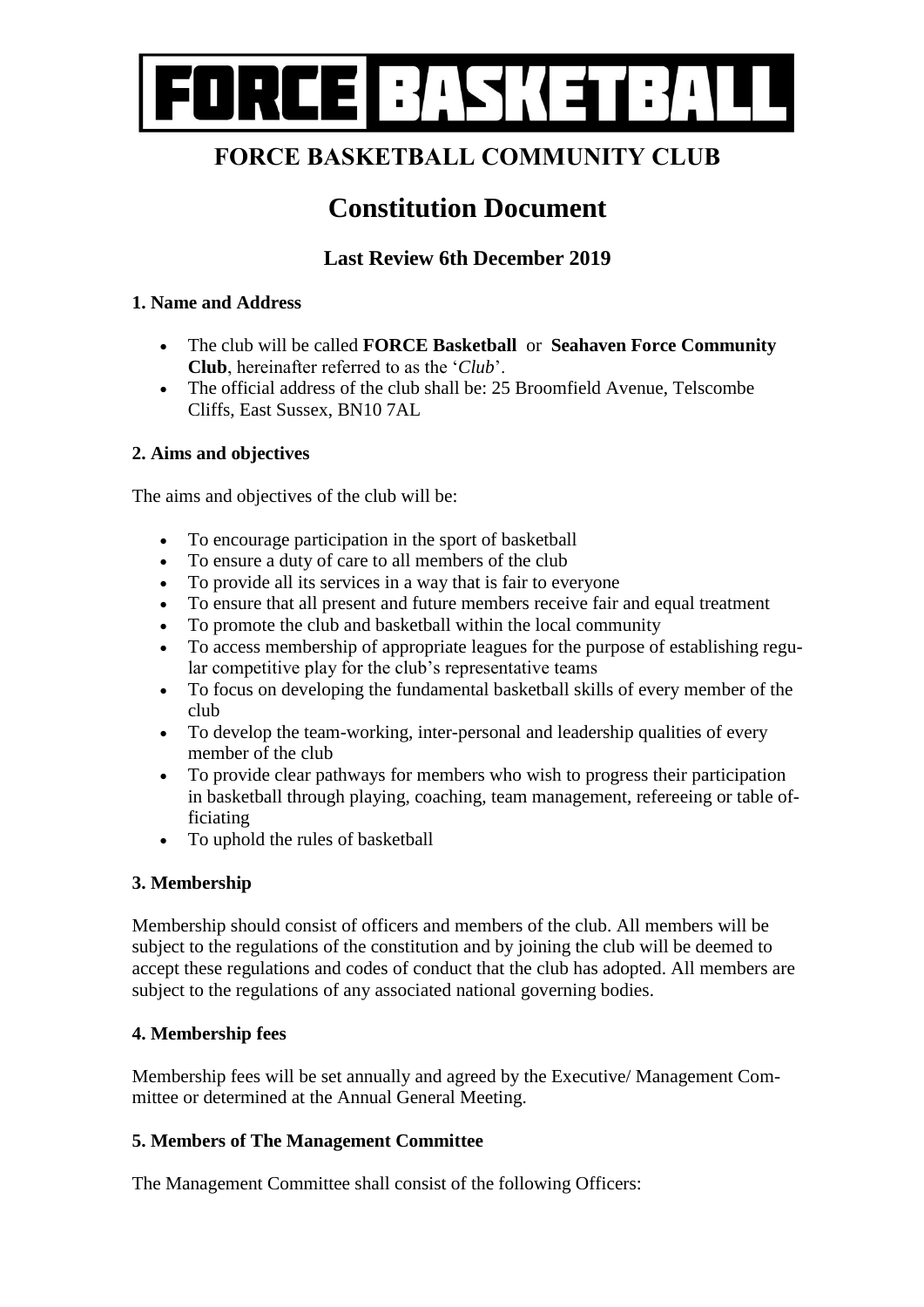- Chair
- Vice Chair
- Secretary
- Treasurer
- Competition Manager
- Child Protection Officer

Officers will be elected annually at the Annual General Meeting. All officers will retire each year but will be eligible for re-appointment.

Only these posts will have the right to vote at meetings of the Management Committee

The Management Committee may appoint any sub-committees it may deem necessary to deal with the matters of the club, until the conclusion of the following AGM. The proceedings of all such committees shall report to the management committee by a representative elected by that sub-committee.

The Management Committee will be convened by the Secretary of the club and held no less than four times per year.

The quorum required for business to be agreed at Management Committee meetings will be: 3 Senior Officers who are unrelated/non-co-habiting as named above. The Management Committee will be responsible for adopting new policy, codes of conduct and rules that affect the organisation of the club.

The Management Committee will be responsible for disciplinary hearings of members who infringe the club rules/regulations/constitution. The Management Committee will be responsible for taking any action of suspension or discipline following such hearings.

# **6. Finance**

- All club monies will be banked in an account held in the name of the club.
- The Club Treasurer will be responsible for the finances of the club.
- The financial year of the club will end on: 30 June each year.
- The Treasurer at the Annual General Meeting will present a statement of annual accounts.
- Any cheques drawn against club funds should hold the signatures of the Treasurer plus one other officer.
- All surplus income or profits are to be reinvested in the club. No surpluses or assets will be distributed to members or third parties.

# **7. Annual General Meetings**

- The Club Secretary will give notice of the Annual General Meeting (AGM). Not less than 21 clear days notice to be given to all members.
- The AGM will receive a report from officers of the Management Committee and a statement of the audited accounts.
- Nominations for officers of the Management Committee will be sent to the Secretary prior to the AGM.
- Elections of officers are to take place at the AGM.
- All members have the right to vote at the AGM.
- The quorum for AGMs will be 3 unrelated/non-cohabiting Officers.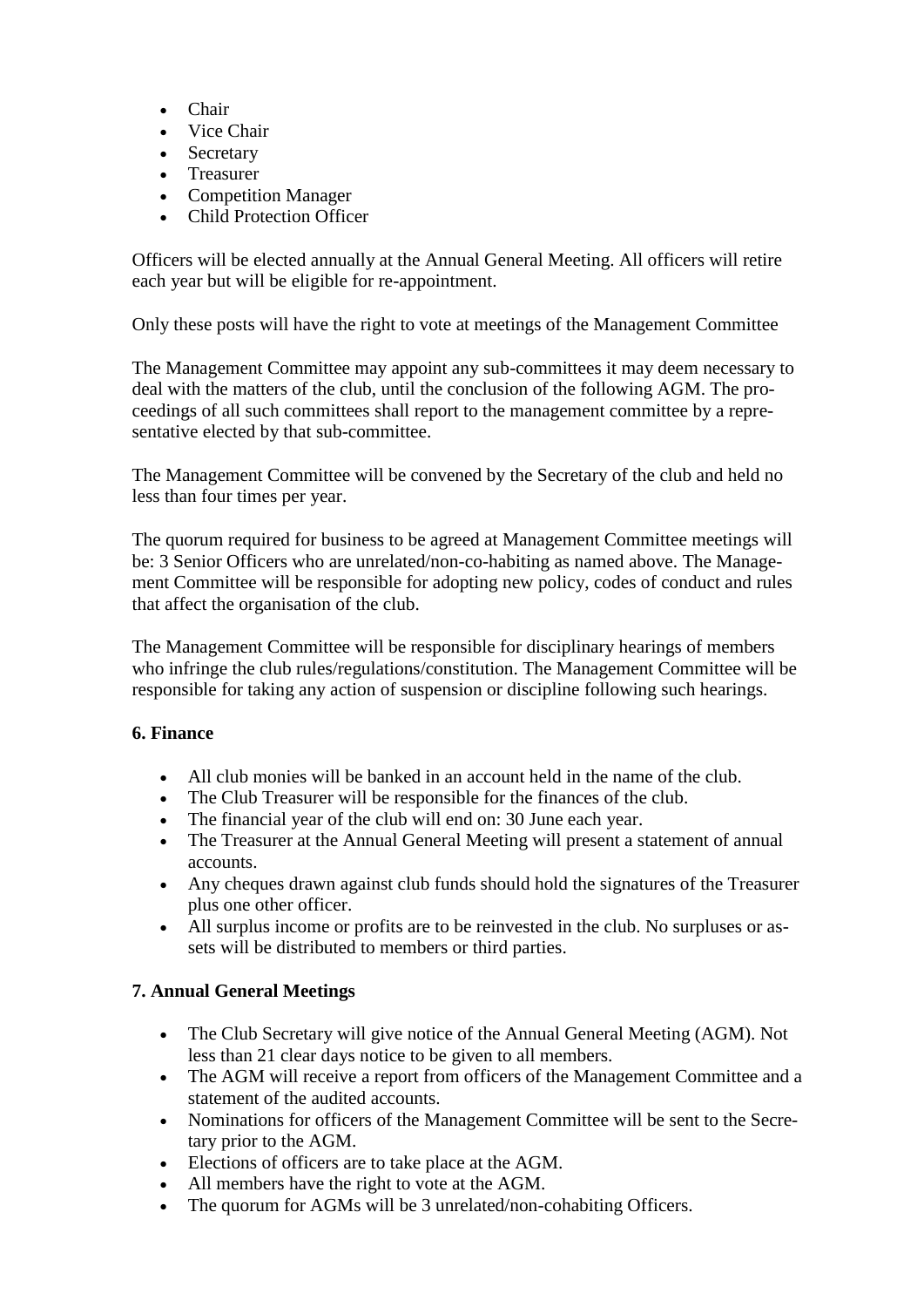The Management Committee has the right to call Extraordinary General Meetings (EGMs) outside the AGM. Procedures for EGMs will be the same as for the AGM.

# **8. Conflict of Interests**

- All staff, volunteers, and management committee members of the Club will strive to avoid any conflict of interest between the interests of the Club on the one hand, and personal, professional, and business interests on the other. This includes avoiding actual conflicts of interest as well as the perception of conflicts of interest.
- Upon appointment each committee member will make a full, written disclosure of interests, such as relationships, and posts held, that could potentially result in a conflict of interest. This written disclosure will be kept on file and I will be updated as appropriate.
- In the course of meetings or activities, committee members will disclose any interests in a transaction or decision where there may be a conflict between the organisations best interests and the committee members best interests or a conflict between the best interests of two organisations that the committee members is involved with.
- Any such disclosure and the subsequent actions taken will be noted in the minutes.

## **9. Discipline and appeals**

- All complaints regarding the behaviour of members should be submitted in writing (or email) to the Secretary.
- The Management Committee will meet to hear complaints within twenty days of a complaint being lodged. The committee has the power to take appropriate disciplinary action including the termination of membership.
- The outcome of a disciplinary hearing should be notified in writing to the person who lodged the complaint and the member against whom the complaint was made within ten days of the hearing.
- There will be the right of appeal to the Management Committee following disciplinary action being announced. The committee should consider the appeal within twenty days of the Secretary receiving the appeal.

## **10. Dissolution**

- A resolution to dissolve the club can only be passed at an AGM or EGM through a majority vote of the membership.
- In the event of dissolution, any assets of the club that remain will become the property of a charitable organisation in East Sussex with similar objectives.

## **11. Amendments to the constitution**

• The constitution will only be changed through agreement by majority vote at an AGM or EGM.